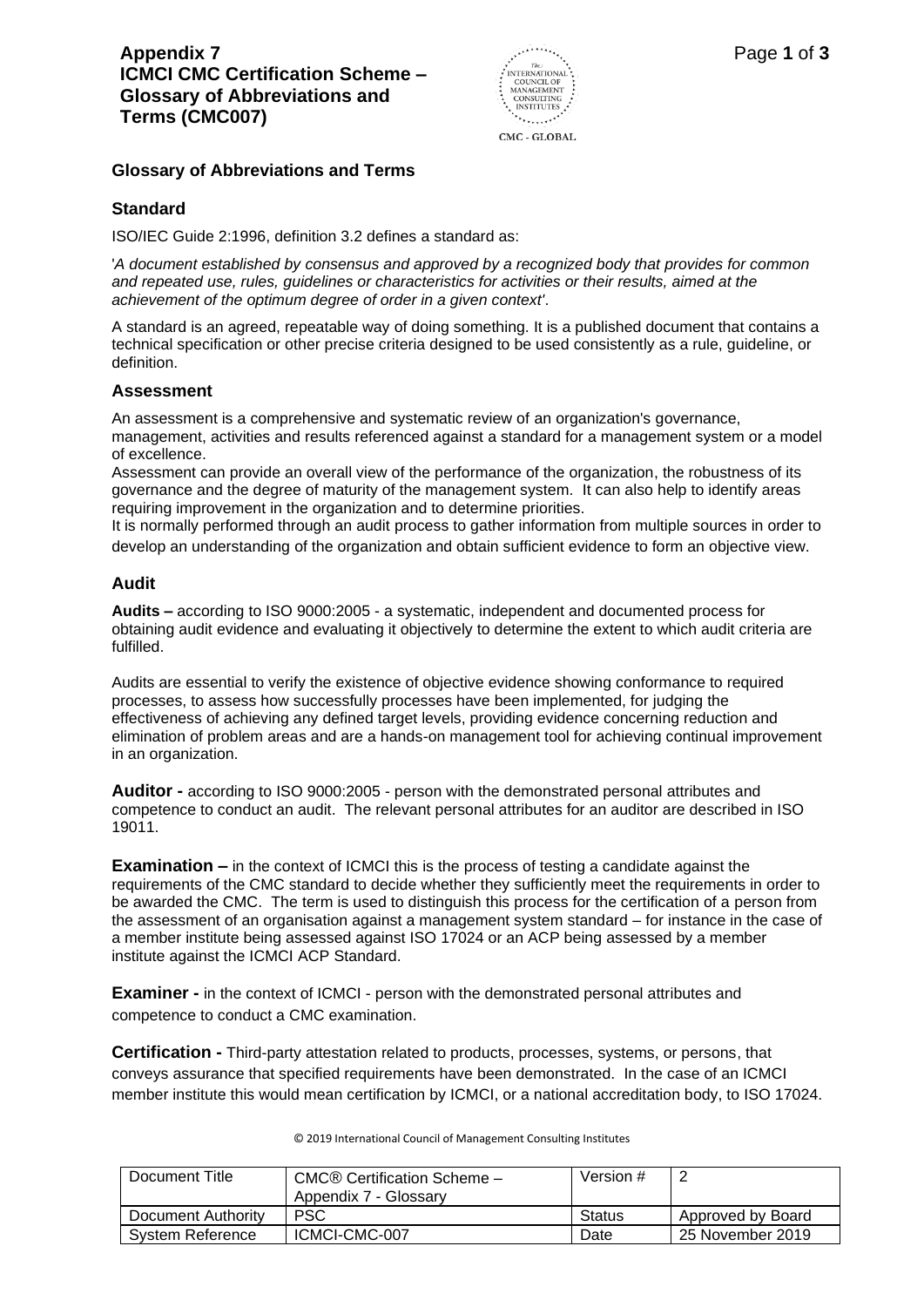

**CAB - Conformity Assessment Body (also Certification Body for Persons - CB) –** a body that performs conformity assessment services to demonstrate that specified requirements relating to a product, process, system, person, or body are fulfilled.

**Accreditation -** Attestation issued by a third party related to a conformity assessment body conveying formal recognition of its competence to carry out specific conformity assessment tasks.

**Accreditation Body -** authoritative body that performs accreditation

**ISO - International Standards Organisation -** is the world's largest developer and publisher of International Standards. ISO is a network of the national standards institutes of 164 countries, one member per country, with a Central Secretariat in Geneva, Switzerland, that coordinates the system. ISO is a non-governmental organization that forms a bridge between the public and private sectors. On the one hand, many of its member institutes are part of the governmental structure of their countries or are mandated by their government. On the other hand, other members have their roots uniquely in the private sector, having been set up by national partnerships of industry associations.

# **CEN - European Committee for Standardisation (Comite Europeén de Normalisation)**

The European Committee for Standardization (CEN) was officially created as an international non-profit association based in Brussels on 30 October 1975. CEN is a business facilitator in Europe, removing trade barriers for European industry and consumers. Its mission is to foster the European economy in global trading, the welfare of European citizens and the environment. Through its services it provides a platform for the development of European Standards and other technical specifications. CEN is a major provider of European Standards and technical specifications. It is the only recognized European organization according to Directive 98/34/EC for the planning, drafting and adoption of European Standards in all areas of economic activity with the exception of electrotechnology [\(CENELEC\)](http://www.cenelec.eu/) and telecommunication [\(ETSI\)](http://www.etsi.org/). CEN's 32 National Members work together to develop voluntary European Standards (ENs).

**IAF - International Accreditation Forum -** The IAF is the world association of Conformity Assessment Accreditation Bodies and other bodies interested in conformity assessment in the fields of management systems, products, services, personnel and other similar programmes of conformity assessment. Its primary function is to develop a single worldwide program of conformity assessment which reduces risk for business and its customers by assuring them that accredited certificates may be relied upon. Accreditation assures users of the competence and impartiality of the body accredited.

#### **IRCA – International Register of Certificated Auditors**

IRCA was formed in 1984 as part of the UK government's enterprise initiative, designed to make industry and business more competitive, through the implementation of quality principles and practices. The evaluation and certification methods developed and used by IRCA have been adopted as the industry standard model used by other auditor certification bodies. Over 35,000 auditors have been awarded certification since 1984 and more than 150 countries are represented on the IRCA register.

**ISO/IEC 17011:2004 -** specifies general requirements for accreditation bodies assessing and accrediting conformity assessment bodies (CABs). It is also appropriate as a requirements document for the peer evaluation process for mutual recognition arrangements between accreditation bodies. Accreditation bodies operating in accordance with ISO/IEC 17011:2004 do not have to offer accreditation to all types of CABs. For the purposes of ISO/IEC 17011:2004, CABs are organizations providing the following conformity assessment services: testing, inspection, management system certification, personnel certification, product certification.

| Document Title          | CMC® Certification Scheme -<br>Appendix 7 - Glossary | Version # | ∠                 |
|-------------------------|------------------------------------------------------|-----------|-------------------|
| Document Authority      | <b>PSC</b>                                           | Status    | Approved by Board |
| <b>System Reference</b> | ICMCI-CMC-007                                        | Date      | 25 November 2019  |

© 2019 International Council of Management Consulting Institutes